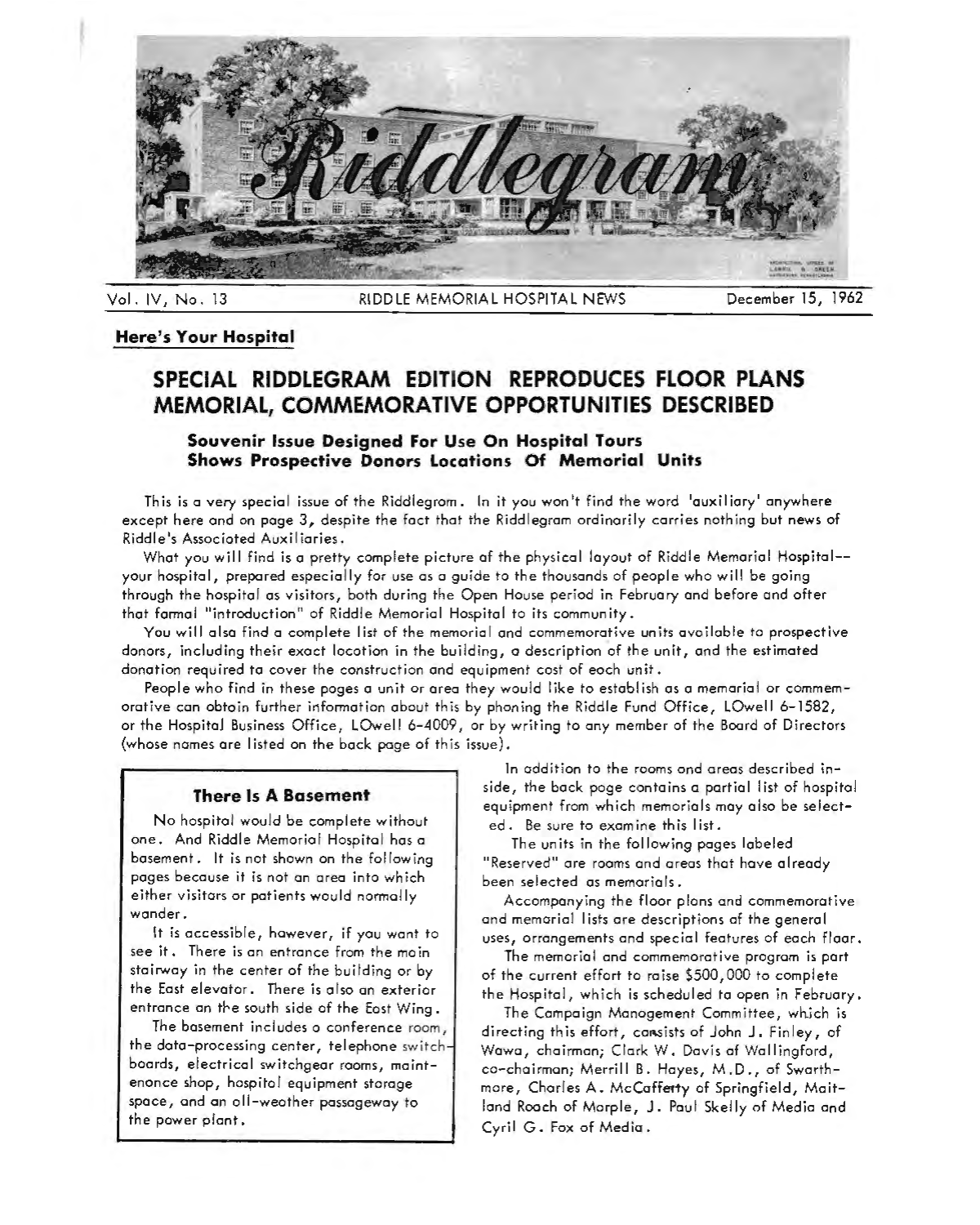# **GROUND FLOOR**

1

SOUTH WING

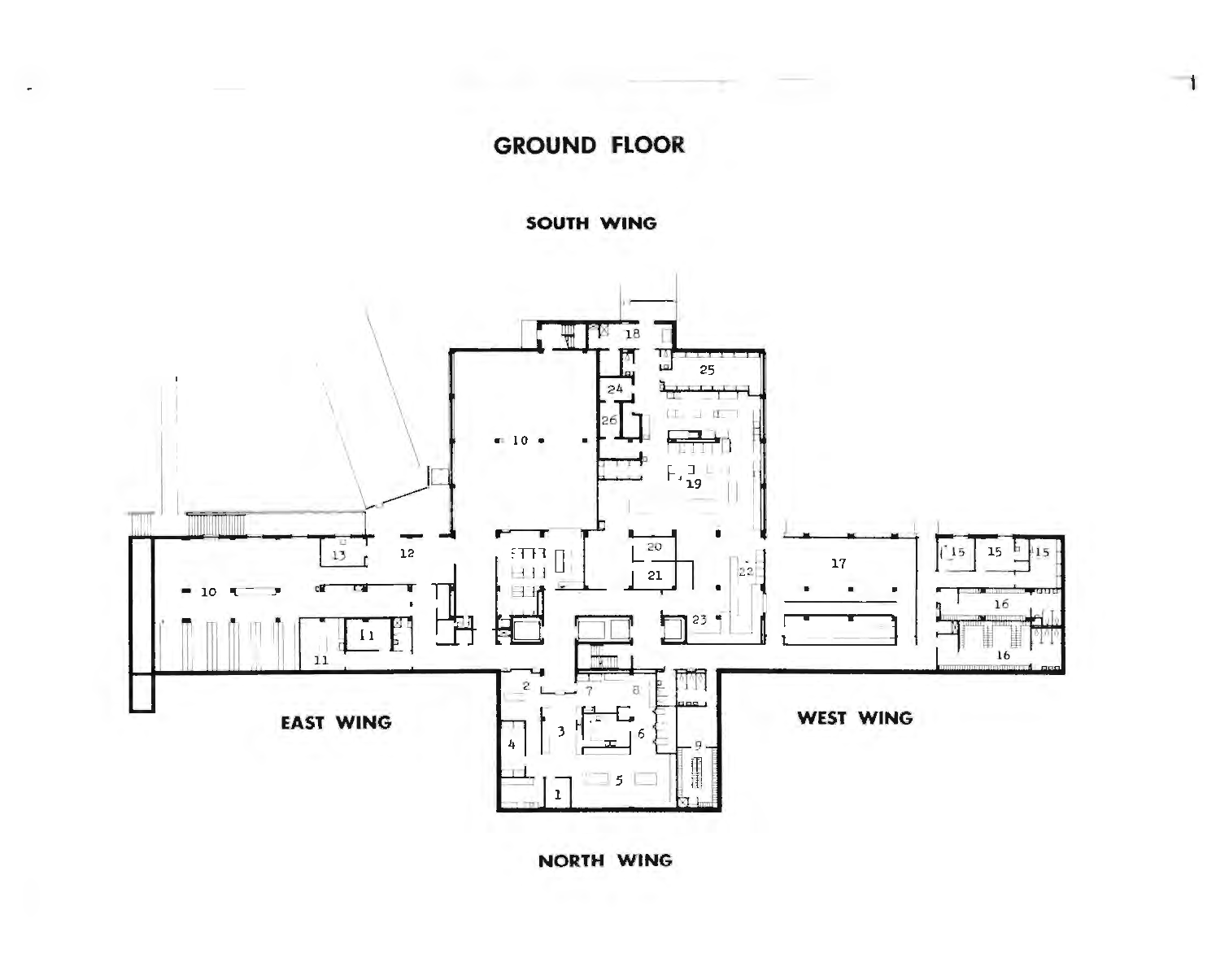#### No. NORTH WING (Storage and sterilizers) WEST WING (Cafeteria)

|    | Supervisor's office                       | Reserved | 14 | Linen Service storage      |
|----|-------------------------------------------|----------|----|----------------------------|
|    | Supplies receiving and clean-up area      | \$1000   | 15 | Women's Board area         |
| 3  | Non-sterile storage room                  | 750      | 16 | Employee locker rooms      |
|    | Glove processing room                     | 750      | 17 | Employee cofeteria         |
| 5  | Clean work area                           | 2000     |    |                            |
| 6  | Steam sterilizer areo                     | 750      |    |                            |
|    | Sterile supplies storage and issuing area | 2000     |    | <b>SOUTH WING (Kitcher</b> |
| 8  | Intravenous solution storage area         | 2000     |    |                            |
| 9  | Nursing supervisory stoff locker room     | 1500     | 18 | Food delivery area         |
|    |                                           |          | 19 | Main kitchen               |
|    |                                           |          | 20 | Faod manager's office      |
|    | EAST WING (Supplies)                      |          | 21 | Dietitian's office         |
|    |                                           |          | 22 | Central dishwashing are    |
| 10 | General Supply starerooms                 | 2000     | 23 | Tray ond cort starage ar   |
| 11 | Autopsy area                              | 5000     | 24 | Refrigeration area         |
| 12 | Supplies receiving area                   | 1000     | 25 | Nan-perishable supplies    |
| 13 | Supporting services manager's office      | 1000     | 26 | Frozen foods room          |
|    |                                           |          |    |                            |

| 14 | Linen Service storage                | 1000       |
|----|--------------------------------------|------------|
| 15 | Women's Board area                   | - Reserved |
| 16 | Employee Tocker rooms                | Reserved   |
| 17 | Employee cofeteria                   | 5000       |
|    | SOUTH WING (Kitchen)                 |            |
| 18 | Food delivery area                   | 1000       |
| 19 | Main kitchen                         | Reserved   |
| 20 | Faod manager's office                | 1000       |
| 21 | Dietitian's office                   | 1000       |
| 22 | Central dishwashing area             | 1000       |
| 23 | Tray ond cort starage area           | 1000       |
| 24 | Refrigeration area                   | 2000       |
| 25 | Nan-perishable supplies storage room | 1500       |
| 26 | Frozen foods room                    | 1500       |

#### **Nourishment**

This is the floor that "nourishes" the Haspitalliterally, because it contains the food-preparation equipment, figuratively because it is where supplies are received, stored and distributed to the various deportments.

The south wing is occupied chiefly by the main kitchen (19) and the general supply storerooms (10). The kitchen will offer numerous innovations designed to attain maximal efficiency and to keep the Hospital's hungry patients as happy as good meals con keep ill people.

To this end, on IBM menu-selecting unit will be installed. Patients will select their day's meals on punch cords, which will run through the IBM unit and will compile orders much more rapidly than could otherwise be done. Troywarming pellets will also be used and beverages will be processed through vacuum-pocked units to keep them of the proper temperature until they get to the patient.

In the kitchen there is also o central dishwashing area. Here, in addition to thorough scientific cleansing, all dishes will receive a steam treatment that will maximize their freedom from bacteria. Note that the employees' cafeteria ( 17 in the west wing) is right off the kitchen for maximum efficiency in serving staff meals.

No. 15 in the west wing is the Women's Boord area, o unit marked off as the headquarters of the activities of the remarkable Riddle Memorial Hospital's Associated Auxiliaries, which only recently turned over \$25,000 to the Hospitalthe proceeds of one year's fund-raising.

The Women's Board area, the gift shop ond the snack bar hove all been selected as memorials by the Associated Auxiliaries. They will also operate both the gift shop ond the snock bar, and they will be active in volunteer services in the Hospital, in addition to their fund-raising responsibilities.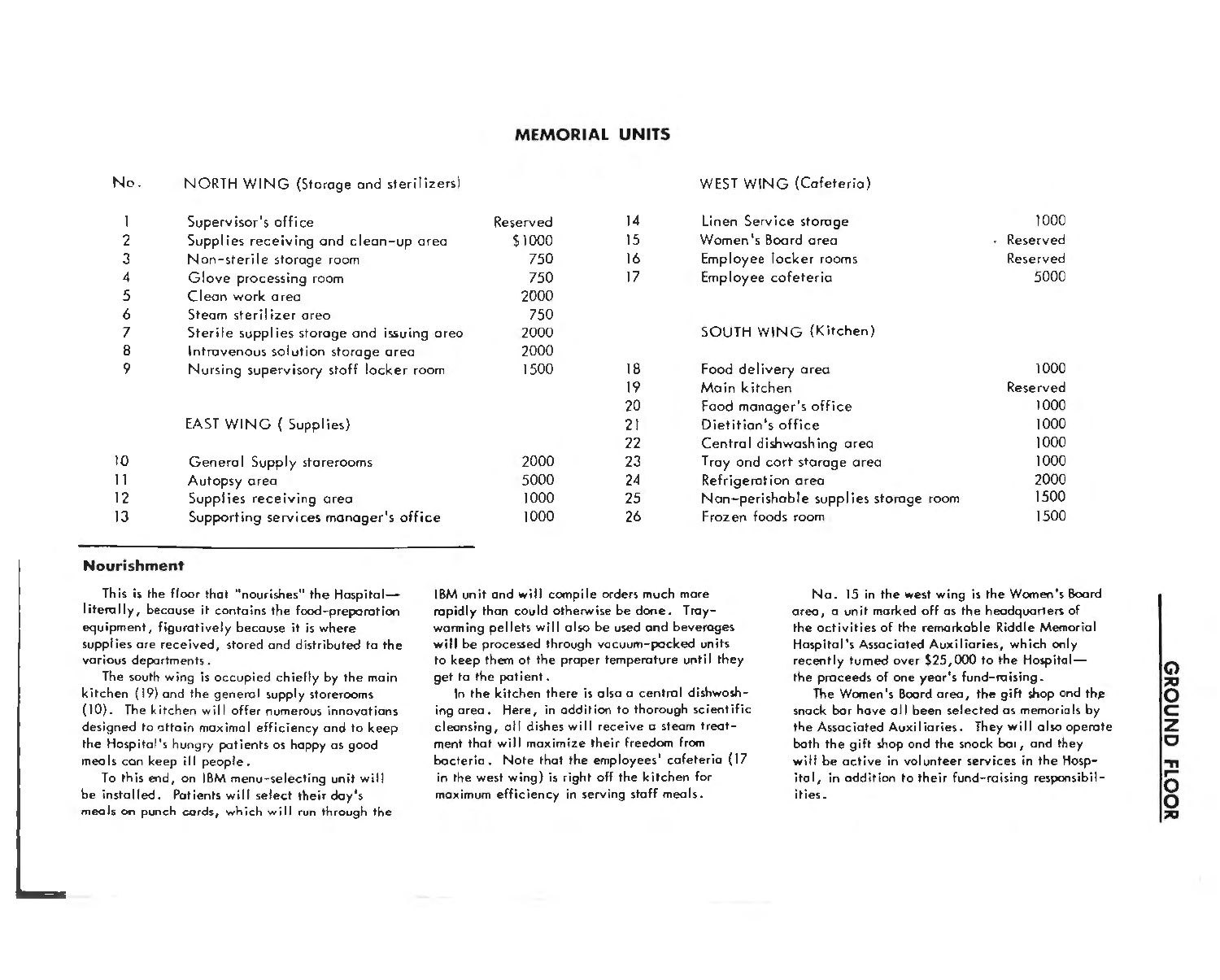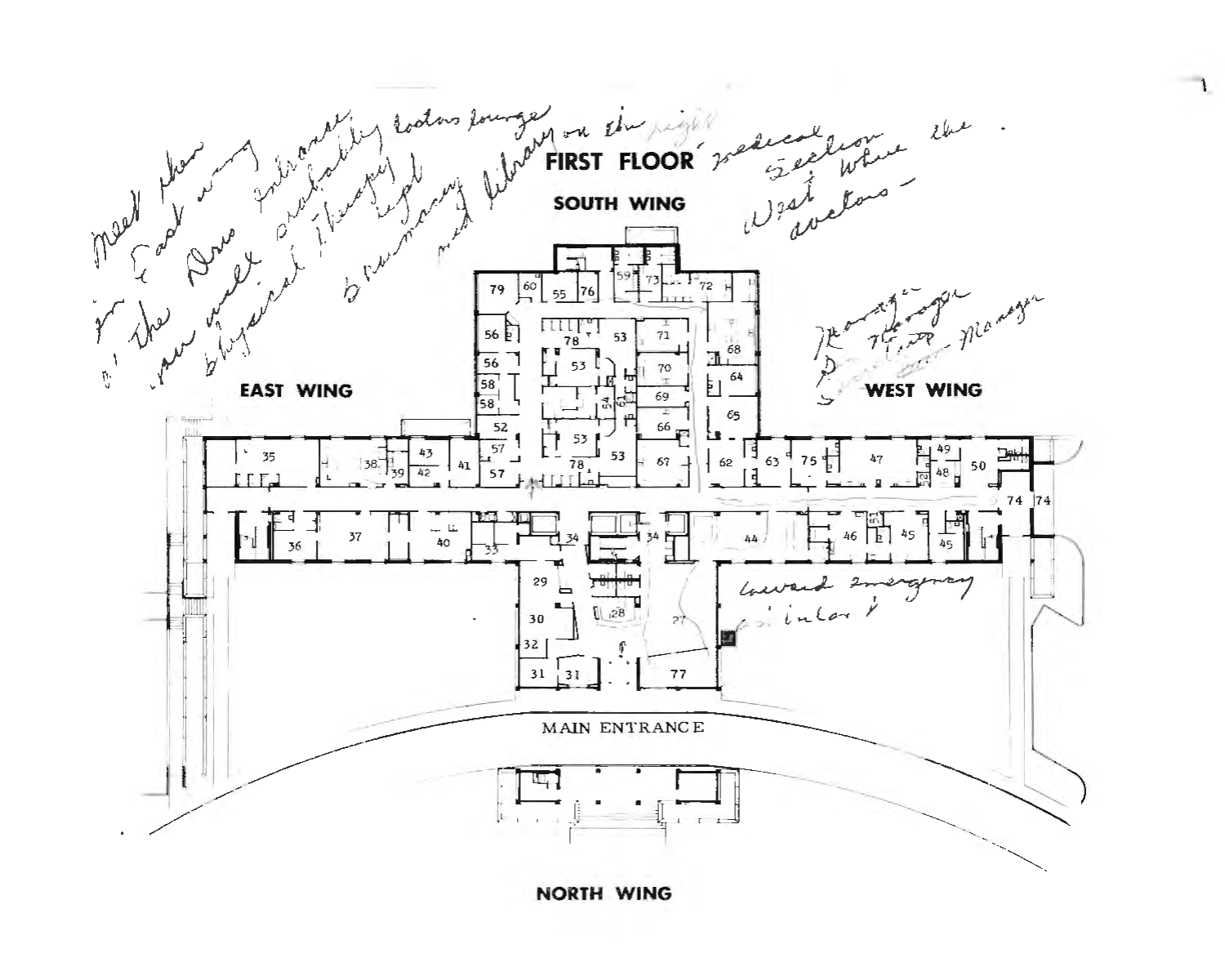| N٥. | NORTH WING (Reception)                 |          | 42 | Nursing service general office                  | 1000     | 55 | Film files                            | 1500     |
|-----|----------------------------------------|----------|----|-------------------------------------------------|----------|----|---------------------------------------|----------|
|     |                                        |          | 43 | Night supervisor's office                       | 1000     | 56 | Radiologist's office                  | 2500     |
| 27  | Lobby                                  | Reserved |    |                                                 |          | 57 | Reception office                      | Reserved |
| 28  | Reception                              | Reserved |    |                                                 |          | 58 | X-ray interpretation rooms            | 2000     |
| 29  | Cashier's area                         | \$2000   |    | WEST WING (Emergency)                           |          | 59 | X-ray technicians' locker room        | 1000     |
| 30  | Comptroller's office                   | Reserved |    |                                                 |          | 60 | Examination room                      | Reserved |
| 31  | General manager's office               | Reserved | 44 | Snack Bar                                       | Reserved | 61 | Barium preparation rooms              | 1000     |
| 32  | General manager's secretary's office   | Reserved | 45 | <b>Emergency Rooms</b>                          | 4500     | 62 | Outpatient waiting room               | 3000     |
| 33  | Admissions office                      | Reserved | 46 | Fracture room                                   | 5500     | 63 | Electrocardiograph laboratory         | Reserved |
| 34  | Passenger and service elevator lobbies | Reserved | 47 | Patient observation suite                       | 5000     | 64 | Pathologist's office                  | 1500     |
| 77  | Gift Shop                              | Reserved | 48 | Nurses' station                                 | 3500     | 65 | Records center                        | 2000     |
|     |                                        |          | 49 | Family consultation room                        | Reserved | 66 | Hematology laboratory                 | 7500     |
|     |                                        |          | 50 | Waiting room                                    | Reserved | 67 | Serology laboratory                   | 7500     |
|     | EAST WING (Records and Library)        |          | 51 | Utility area                                    | 750      | 68 | General chemical laboratory           | 10,000   |
|     |                                        |          | 52 | Stretcher alcove                                | 500      | 69 | Bacteriology laboratory               | 5000     |
| 35  | Physical therapy department            | 10,000   | 74 | Emergency entrance                              | Reserved | 70 | Tissue Iaboratory                     | 5000     |
| 36  | Doctors' lounge                        | 2500     | 75 | Ambulant patient diagnostic laboratory          | 2500     | 71 | Special studies laboratory            | 3500     |
| 37  | Medical library                        | Reserved |    |                                                 |          | 72 | Laboratory glassware processing room  | 1500     |
| 38  | Pharmacy                               | 5000     |    | SOUTH WING (Diagnostic Center)                  |          | 73 | Laboratory technologist's locker room | 1000     |
| 39  | Pharmacy storage                       | 1000     |    |                                                 |          | 76 | X-ray supplies                        | 1000     |
| 40  | Medical records section                | 1500     | 53 | Radiographic-fluoroscopic diagnostic rooms 6000 |          | 78 | Patients' dressing rooms              | 1000     |
| 41  | Nursing service manager's office       | Reserved | 54 | Film developing laboratories                    | 5000     | 79 | Deep therapy                          | 2500     |
|     |                                        |          |    |                                                 |          |    |                                       |          |

### **Reception and Study**

The first floor is arranged so that the physicians converge on the Hospital through the eost wing (doctors' lounge, medical library, records, pharmacy) and the patients through the main entrance in the north wing and, when necessary, through the emergency entrance at the end of the west wing.

The south wing is devoted to laboratories and diagnostic facilities, and includes an x-roy develaper that produces a dry print in 6 minutes, as compared to the 15 minutes it used to take to get a wet one.

A useful feature of the west wing is the four-bed patient observation suite (47), where emergency cases can be kept until it is decided whether or not they are to be admitted as inpatients. The north wing includes the gift shop (77) and on

the comer between the north and west wings is a room destined to be one of the most popular places in the building. That, of course, is the snack bar (44).

The area on the left side of the north wing consists of business offices and the large open space on the right (27) is the lobby.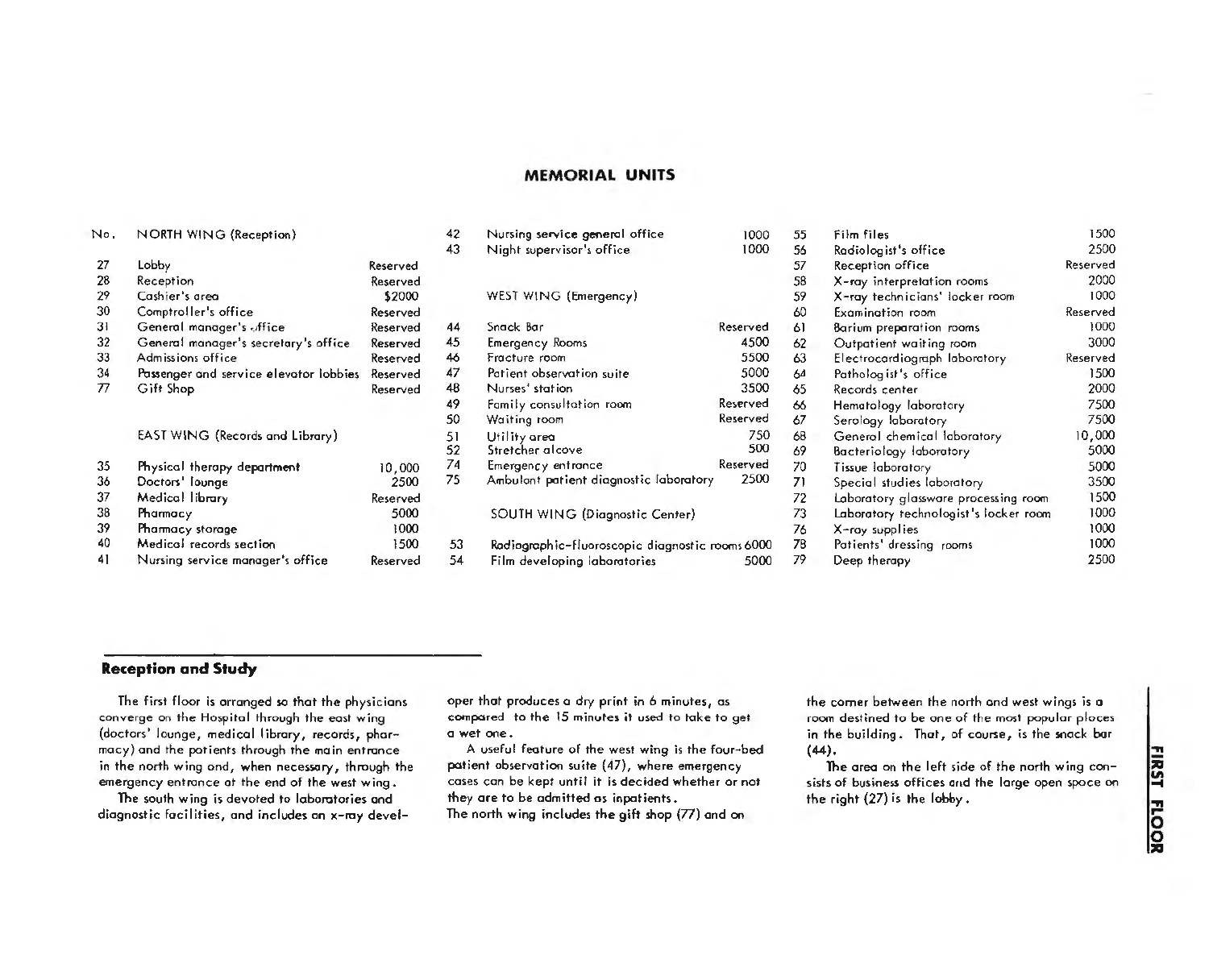SECOND FLOOR

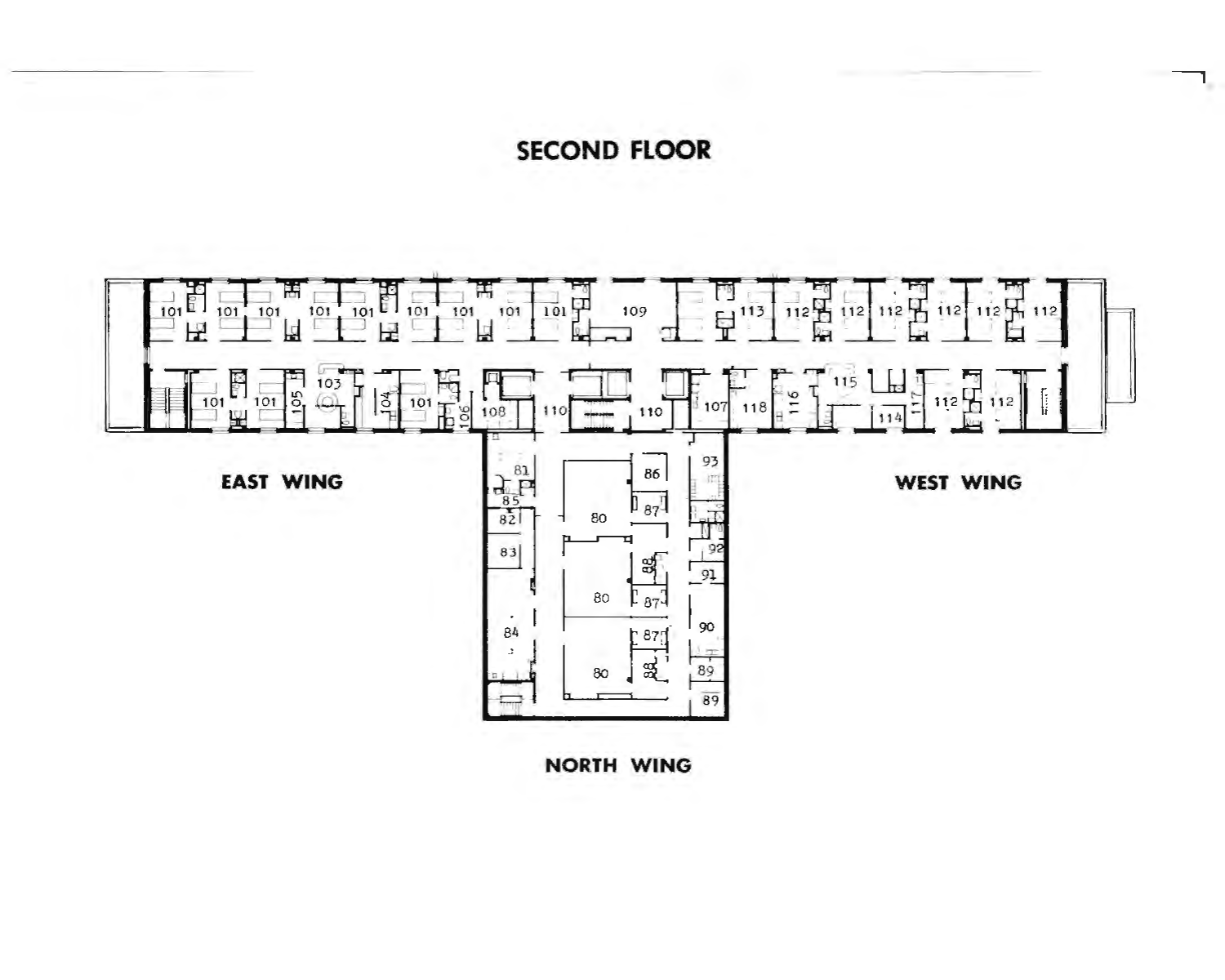| Major surgical operating rooms    | \$25,000                                                                                                                             |                                                                                                                                     |
|-----------------------------------|--------------------------------------------------------------------------------------------------------------------------------------|-------------------------------------------------------------------------------------------------------------------------------------|
| Urological operating room         | 10,000                                                                                                                               |                                                                                                                                     |
|                                   | 1000                                                                                                                                 |                                                                                                                                     |
|                                   | Reserved                                                                                                                             |                                                                                                                                     |
| Post-operative recovery room      | 5000                                                                                                                                 |                                                                                                                                     |
|                                   |                                                                                                                                      |                                                                                                                                     |
|                                   | 1000                                                                                                                                 |                                                                                                                                     |
| Scrub-up areas                    | 1000                                                                                                                                 |                                                                                                                                     |
| Operating suite sterilizing rooms | 7500                                                                                                                                 |                                                                                                                                     |
| Instrument storage rooms          | 1500                                                                                                                                 |                                                                                                                                     |
|                                   | 3000                                                                                                                                 |                                                                                                                                     |
|                                   | 1000                                                                                                                                 |                                                                                                                                     |
| Nurses' locker room               | 1500                                                                                                                                 |                                                                                                                                     |
| Doctars' locker room              | 1500                                                                                                                                 |                                                                                                                                     |
| <b>CENTER</b>                     |                                                                                                                                      |                                                                                                                                     |
| Floor service kitchen             | 6500                                                                                                                                 |                                                                                                                                     |
| Solarium                          | 10,000                                                                                                                               |                                                                                                                                     |
| Passenger elevator lobbies        | 2000                                                                                                                                 |                                                                                                                                     |
|                                   | Operative Report Dictation Room<br>Anesthesiologist's office<br>Operating room supervisor's office<br>Sterile surgicol supply center | NORTH WING (Surgical Operating Center)<br>Operating suite X-ray developing laboratory 1500<br>Work room and instrument storage areo |

NORTH WING (Surgical Operating Center)

#### EAST WING (Intensive Care)

| 101 | Intensive care rooms                   | 5000 |
|-----|----------------------------------------|------|
|     | (Rooms 203, 207, 211, 215, 219, 223,   |      |
|     | 227, 231, 235, 239, 243, 247)          |      |
| 103 | Nurses' station and patient chart room | 5000 |
| 104 | Nursing pack room                      | 2500 |
| 105 | Sterile supply center                  | 2000 |
| 106 | Treatment room                         | 3500 |
| 108 | Linen storage area                     | 1000 |

WEST WING ( Medical/Surgical Patients)

| Patient rooms                            | 5000 |
|------------------------------------------|------|
| (Rooms 204, 208, 212, 216, 220, 224,     |      |
| 228, 232, 236, 240)                      |      |
| Head nurse's office                      | 750  |
| Nurses' station and patients' chart room | 5000 |
| Nursing pack room                        | 2500 |
| Sterile supply center                    | 2000 |
| Examination and treatment room           | 3000 |
|                                          |      |

#### **Surgery and Intensity**

No.

The second floor is where the healing ort will be in full flower. Besides patient rooms for medical and surgical cases (west wing), this floor includes the Intensive Care Section (east wing) and the Surgical Operating Center (north wing).

The three operating rooms (80) ore equipped with every proven modem means of maximizing the efficiency and safety of surgery. The very size of the rooms permit large teams of physicians to function with plenty of elbow room. The overhead ceiling-mounted telescoping anesthesiologist's tables eliminate all floor lines. Nobody will be tripped up here. And special germicidal blotters at the entrances minimize the presence of foot-borne bacteria in the operating room.

Another thoughtful arrangement in the north wing is the inclusion of the operative report dictoting room (82) os almost o port of the post-operative recovery room (84). This allows the surgeons to dictate their reports of operations immediately ofter surgery and still be in close touch with the patients they have just operated on.

The intensive core section includes adjoining rooms, which allow one nurse to attend two patients. at the some time. Where nurses must be on duty around the clock, as is often the case in intensive core situations, this procedure con considerably reduce the cost of patient core without any reduction in its efficiency.

Another interesting feature of the intensive core

section is that the sliding doors between rooms are mounted on special hinges which allow them to be swung out of position so that the wolf recesses into which they slide con be easily and thoroughly cleaned. This is another way of thwarting Mr. Germ.

On this floor, as an the third (see next two pages) there ore two nursing stations, one each in the east wing and west wing. This limits the patient lood of each station to 22. The stations ore equipped with "lozy-suson" chart tables that permit doctors and nurses to work on patient charts at the some time.

A pneumatic tube system is built into the hospital, including the second floor, and con be completed and put into operation os soon as funds ore available.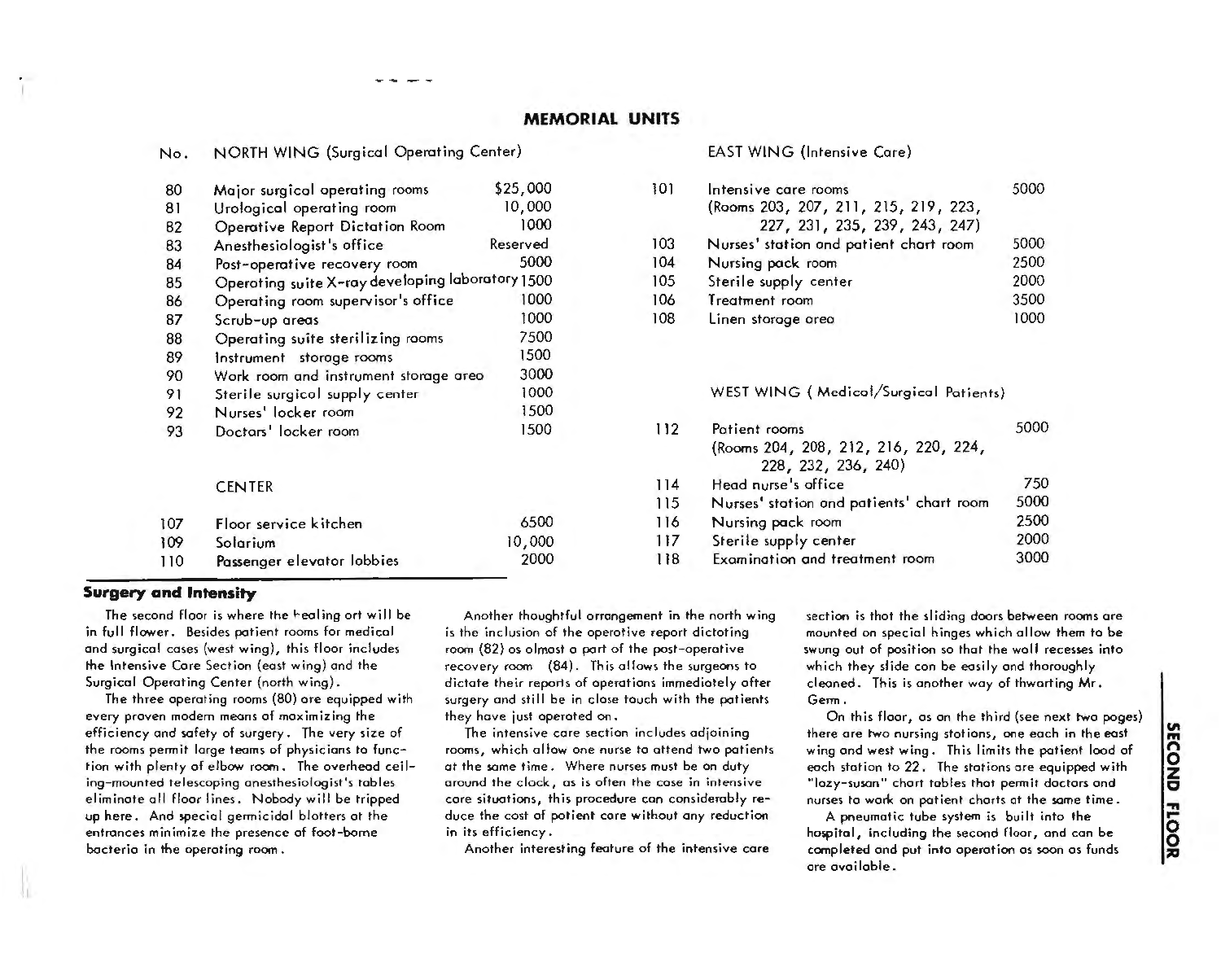# THIRD FLOOR

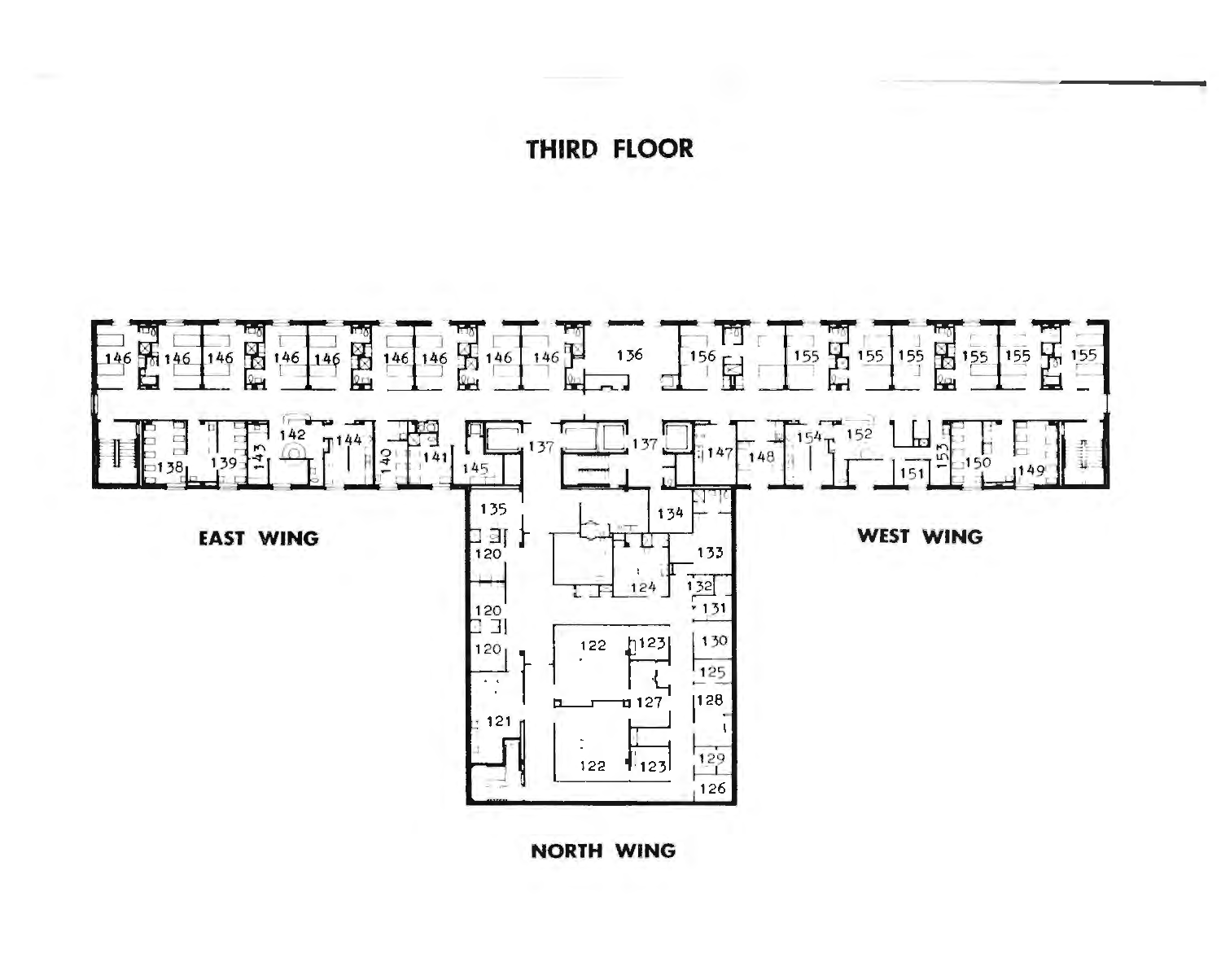|     |                                                                       |          | 140 | Premature nursery             |
|-----|-----------------------------------------------------------------------|----------|-----|-------------------------------|
| 120 | Labor rooms                                                           | \$ 5000  | 141 | Isolation nursery             |
| 121 | Obstetrical recovery room                                             | 10,000   | 142 | Nurses' station and patients' |
| 122 | Delivery rooms                                                        | 5000     | 143 | Sterile supply center         |
| 123 | Scrub-up areas                                                        | 1000     | 144 | Nursing pack room             |
| 124 | Labor ond emergency Caesarean raom                                    | Reserved | 145 | Linen storage area            |
| 125 | Sterile supply raam                                                   | 1000     | 146 | Two-bed maternity rooms       |
| 126 | Equipment storage raom                                                | 1500     |     | (Rooms 303, 307, 311, 319,    |
| 127 | Obstetrical equipment sterilizing room                                | 1000     |     | 327, 335, 343, 347)           |
| 128 |                                                                       | 3000     |     |                               |
| 129 | Wark room and instrument storage area<br>Anesthesiologist's work area | 2500     |     |                               |
| 130 |                                                                       |          |     |                               |
|     | Obstetrical supervisor's office                                       | 1000     |     |                               |
| 131 | Nurses' locker room                                                   | 1000     |     | WEST WING (Maternity Pat      |
| 132 | Obstetrical pantry                                                    | Reserved |     |                               |
| 133 | Doctars' stand-by room                                                | 2000     | 147 | Floor service kitchen         |
| 134 | Expectant fothers' pacing room                                        | Reserved | 148 | Clase-observation nursery     |
| 135 | Obstetrical admissions center                                         | 2000     | 149 | Eight-bassinet nursery        |
|     |                                                                       |          | 150 | Five-bassinet nursery         |
|     | CENTER                                                                |          | 151 | Head nurse's office           |
|     |                                                                       |          | 152 | Nurses' station and patients  |
| 136 | Salarium                                                              | Reserved | 153 | Sterile supply center         |
| 137 | Passenger elevator lobbies                                            | 2000     | 154 | Nursing pack room             |
|     |                                                                       |          | 155 | Potient rooms                 |
|     | EAST WING (Nursery and Maternity)                                     |          |     | (Rooms 304, 308, 312, 316     |
|     |                                                                       |          |     | 320, 324, 332, 340)           |
|     |                                                                       |          | 156 | Patient ward                  |
| 138 | Eight-bassinet nursery                                                | 10,000   |     |                               |

No. NORTH WING (Obstetrics Center)

| 139 |                                          |        |
|-----|------------------------------------------|--------|
|     | Five-bassinet nursery                    | 7500   |
| 140 | Premature nursery                        | 7500   |
| 141 | <b>Isolation nursery</b>                 | 10,000 |
| 142 | Nurses' station and patients' chart room | 5000   |
| 143 | Sterile supply center                    | 2000   |
| 144 | Nursing pack room                        | 3500   |
| 145 | Linen storage area                       | 1000   |
| 146 | Two-bed maternity rooms                  |        |
|     | (Rooms 303, 307, 311, 319, 323,          |        |
|     | 327, 335, 343, 347)                      | 5000   |
|     |                                          |        |

WEST WING (Maternity Patients)

| 2000   | 147 | Floor service kitchen                    | 1500     |
|--------|-----|------------------------------------------|----------|
| served | 148 | Clase-observation nursery                | 7500     |
| 2000   | 149 | Eight-bassinet nursery                   | 10,000   |
|        | 150 | Five-bassinet nursery                    | 7500     |
|        | 151 | Head nurse's office                      | 750      |
|        | 152 | Nurses' station and patients' chart room | 5000     |
| served | 153 | Sterile supply center                    | 2000     |
| 2000   | 154 | Nursing pack room                        | 2500     |
|        | 155 | Potient rooms                            |          |
|        |     | (Rooms 304, 308, 312, 316                |          |
|        |     | 320, 324, 332, 340)                      | 5000     |
| 10,000 | 156 | Patient ward                             | Reserved |
|        |     |                                          |          |

#### **Deliveries and Diapers**

This is the floor where the delivery room nurses (like the operating room nurses on the second floor) are not allowed to wear any gaments of synthetic fabrics. And that's only one of the countless precautions taken to keep the delivery rooms (122) safe during those crucial, dramatic moments when a new life is being brought into the world.

Another is *an* arrangement whereby the exhalations of the delivery room patients (like the operating room patients), contoining anesthetic goses, is suctioned directly out of the building without being expe, , *into* the delivery room atmosphere.

Another very important room on this floor is No.

134. That- in a hospital that thinks of everything - is the expectant fathers' pacing room.

The north wing is appropriately called the obstetrics center because it contains every device, instrument, area and arrangement conducive to the safest, healthiest birth of babies. There is an obstetrical admissions center (135), three labor rooms and a doctors' standby room (133), in addition to the two delivery rooms.

Along with the maternity rooms ( 146), the east wing contains *on* eight-bed nursery (138), o fivebed nursery ( 139), a nursery for premature babies (140) and *an* isolation nursery (141). As on the

second floor, both the east wing (142) *and* the west wing (152) contain nurses' stations and chart rooms.

Another valuable feature of both this floor and the one above and below it is the solarium ( 136), a lorge alcove designed for the use of visitors and for ambulatory patients. It is aptly named because on all floors the solarium has a "southern exposure." So, too, do most of the patient rooms on most Floors. If Ole' Mr. Sun has any curative powers, or just the ability to cheer those who need it, he will be given every opportunity to work his magic on the patients of Riddle Memorial Hospital.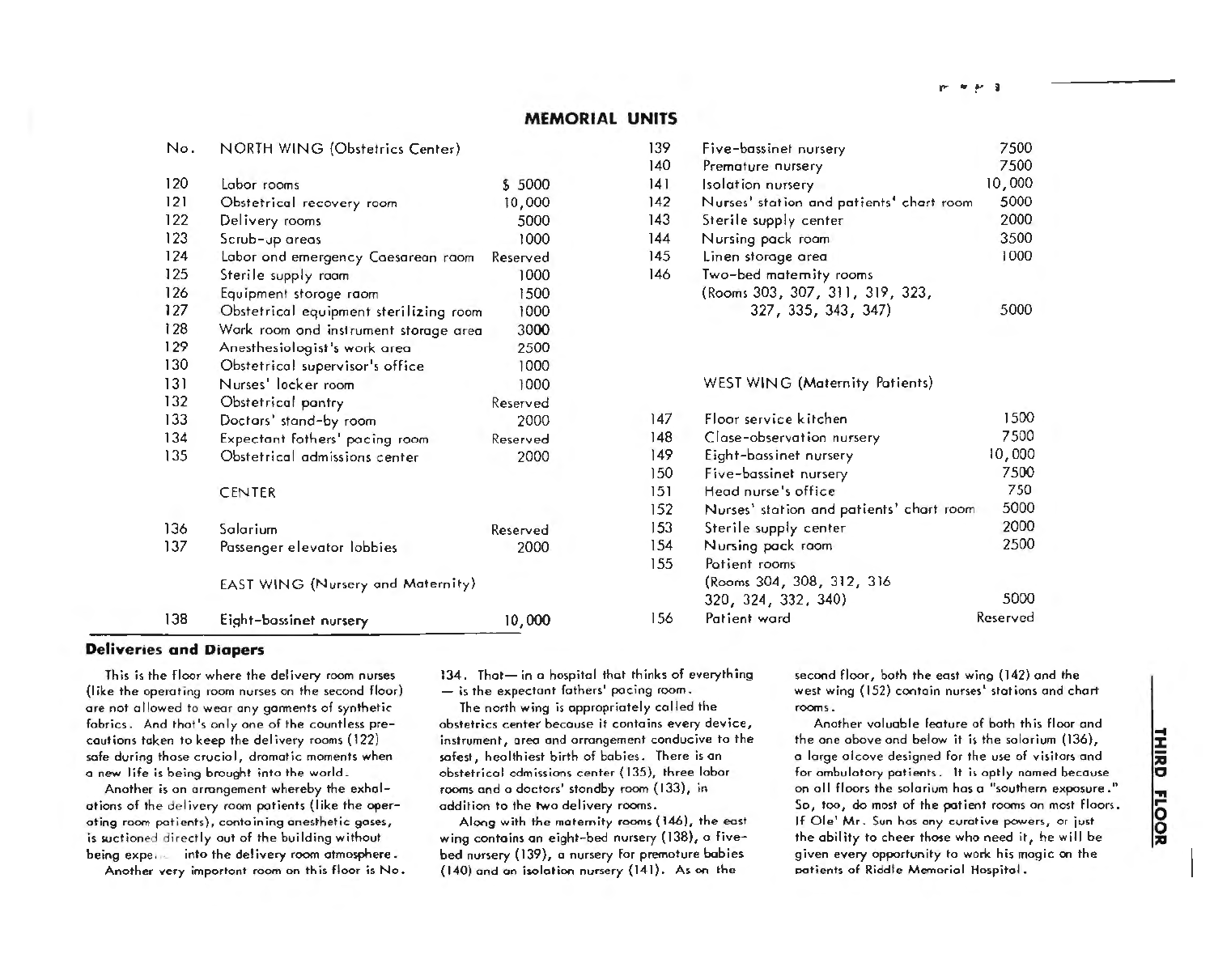# FOURTH FLOOR

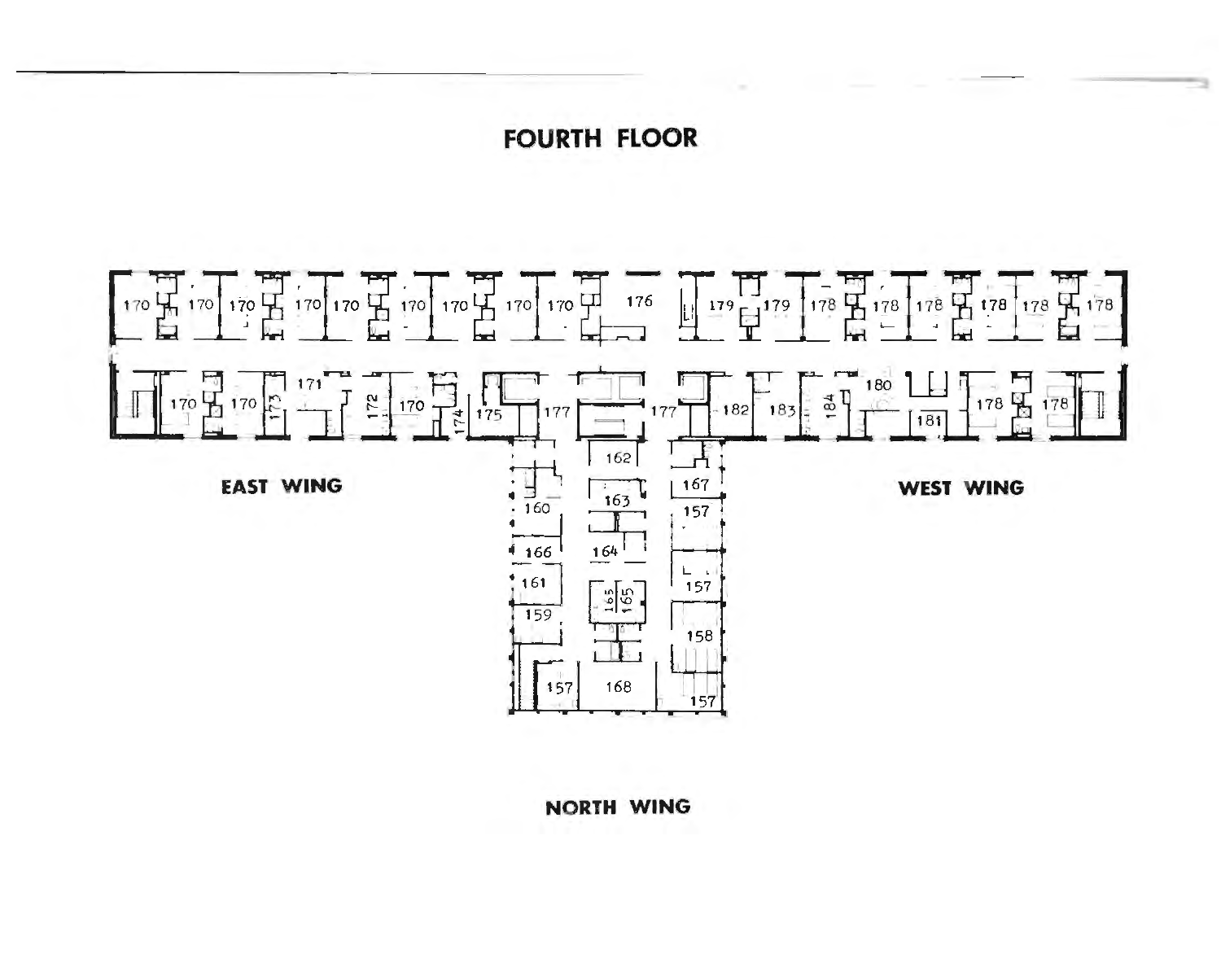| N٥. | NORTH WING (Pediatrics Center)            |             |     | (Rooms 403, 407, 411, 415, 419, 423, 427, |          |
|-----|-------------------------------------------|-------------|-----|-------------------------------------------|----------|
| 157 |                                           |             |     | 431, 435, 439, 443, 447)                  | 5000     |
|     | Patient rooms                             |             | 171 | Nurses' station and patients' chart room  | 5000     |
|     | (Rooms 474, 478, 482, 490, 494,           |             | 172 | Nursing pack room                         | 2500     |
|     | 498)                                      | 5000<br>\$. | 173 | Sterile supply center                     | 2000     |
| 160 | Isolation room                            | 7500        | 174 | Treatment room                            | 3000     |
| 161 | Nursery                                   | 5000        | 175 | Linen storage area                        | 1000     |
| 163 | Pantry                                    | 6500        |     |                                           |          |
| 164 | Nurses' station and patients' chart room  | 5000        |     |                                           |          |
| 165 | Sterile supply center                     | 2000        |     | WEST WING (Medical/Surgicol Patient Care) |          |
| 166 | Nursing pack room                         | Reserved    |     |                                           |          |
| 167 | Parents' stand-by room                    | 4000        |     |                                           |          |
| 168 | Ployroom                                  | Reserved    | 178 | Patient rooms                             |          |
|     |                                           |             |     | (Rooms 412, 416, 420, 424, 428,           |          |
|     | <b>CENTER</b>                             |             |     | 432, 440)                                 | 5000     |
|     |                                           |             | 179 | Four-bed childrens' ward                  |          |
| 176 | Solarium                                  | 10,000      |     | $(Rooms 404 - 408)$                       | Reserved |
| 177 | Passenger elevator lobbies                | 2000        | 180 | Nurses' station and patients' chart room  | 5000     |
|     |                                           |             | 181 | Head nurse's office                       | 750      |
|     | EAST WING (Medical/Surgical Potient Care) |             | 182 | Floor service kitchen                     | 1500     |
|     |                                           |             | 183 | Examination and treatment room            | 3000     |
| 170 | Patient rooms                             |             | 184 | Sterile supply center                     | 200      |
|     |                                           |             |     |                                           |          |

| <b>NORTH WING (Pediatrics Center)</b> |      |     | (Rooms 403, 407, 411, 415, 419, 423, 427, |      |
|---------------------------------------|------|-----|-------------------------------------------|------|
|                                       |      |     | 431, 435, 439, 443, 447)                  | 5000 |
| Patient rooms                         |      | 171 | Nurses' station and patients' chart room  | 5000 |
| (Rooms 474, 478, 482, 490, 494,       |      | 172 | Nursing pack room                         | 2500 |
| 498)                                  | 5000 | 173 | Sterile supply center                     | 2000 |
| solation room                         | 7500 | 174 | Treatment room                            | 3000 |
| Nursery                               | 5000 | 175 | Linen storage area                        | 1000 |
| $D_{n-k-1}$                           | 2500 |     |                                           |      |

| Reserved      | 178 | Patient rooms                            |          |
|---------------|-----|------------------------------------------|----------|
|               |     | (Rooms 412, 416, 420, 424, 428,          |          |
|               |     | 432, 440)                                | 5000     |
|               | 179 | Four-bed childrens' ward                 |          |
| 10,000        |     | (Rooms 404-408)                          | Reserved |
| 2000          | 180 | Nurses' station and patients' chart room | 5000     |
|               | 181 | Head nurse's office                      | 750      |
| Potient Care) | 182 | Floor service kitchen                    | 1500     |
|               | 183 | Examination and treatment room           | 3000     |
|               | 184 | Sterile supply center                    | 2000     |
|               |     |                                          |          |

#### **All This and TV, Too**

The fourth floor is for kids and grownups suffering from ordinary illnesses {ond getting the extraordinary core that Riddle's unusual Facilities allow).

The north wing is the pediatrics center ("pediatrics" derive from the Ancient Greek words "paidos," child, and "iatrikos," healing) and includes a large, well-windowed playroom {168) and a "parents' standby room (167) as well as patients rooms, isolation room {160), nursery {162) and a centrally lacated nurses' station and chart room {164). Here the difficult art of tending ill youngsters will enjoy every facility that can assist it.

On this floor, as on the second and third, the solarium ( 176) includes telephones, lavatories, ash trays and other ,tems useful to people visiting patients.

Both the east and west wings will be assigned ta medical and surgical patients. There will be 44 beds in the two wings. All the rooms are the some; some will contain two beds, some one. And on this floor, too, each wing will have its own nursing station and a special office for the head nurse in charge of the floor.

The beds in these rooms are crankless and motorized so that the patient con adjust them himself. This has the double advantage of allowing the patient to practice therapeuticolly valuable selfhelp and freeing the nurses for less menial functions. Each bed will also be equipped with a two-way

communications unit between the patient ond the nurses' station.

Where television sets are installed, they will be woll-mounted so that there ore no lines along the floors to trip over. Each set will olso be equipped with a pillow speaker and a control element that the patient con operate from his bed. This will confine the sounds of gunploy and conned laughter to the person watching the show.

Note that this floor, like the second and third has a floor service kitchen {182). This augments the main kitchen on the ground floor and facilitates the preparation of special meals for patients on diets and those with unusual nutritionol problems.